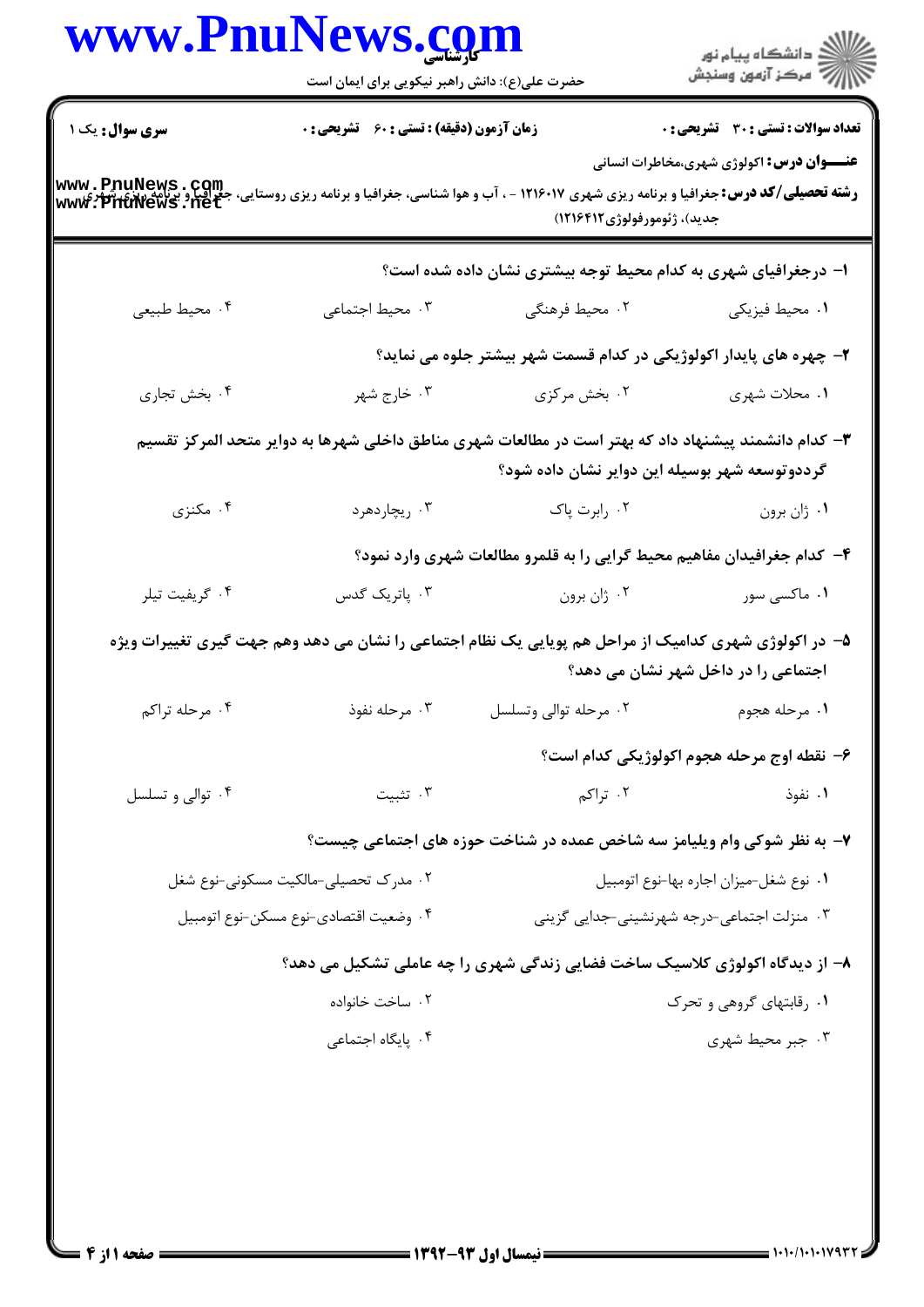|                        | حضرت علی(ع): دانش راهبر نیکویی برای ایمان است                                                                                                                                                |                                                                                                                                       | ان دانشگاه پيام نور<br>اس مرکز آزمون وسنجش       |
|------------------------|----------------------------------------------------------------------------------------------------------------------------------------------------------------------------------------------|---------------------------------------------------------------------------------------------------------------------------------------|--------------------------------------------------|
| <b>سری سوال : ۱ یک</b> | <b>زمان آزمون (دقیقه) : تستی : 60 ٪ تشریحی : 0</b>                                                                                                                                           |                                                                                                                                       | <b>تعداد سوالات : تستي : 30 - تشريحي : 0</b>     |
|                        |                                                                                                                                                                                              |                                                                                                                                       | <b>عنـــوان درس:</b> اکولوژی شهری،مخاطرات انسانی |
|                        | <b>www . PnuNews . Com</b><br><b>رشته تحصیلی/کد درس:</b> جغرافیا و برنامه ریزی شهری ۱۲۱۶۰۱۷ - ، آب و هوا شناسی، جغرافیا و برنامه ریزی روستایی، جغرافیا و برنامه ریزی ش<br>www: PnuNews . net | (جديد)، ژئومورفولوژي ١٢١٦٤٢١٢                                                                                                         |                                                  |
|                        |                                                                                                                                                                                              |                                                                                                                                       |                                                  |
|                        |                                                                                                                                                                                              | ۹- کدام گزینه در رابطه با مفهوم محله صحیح است؟                                                                                        |                                                  |
|                        |                                                                                                                                                                                              | ٠١. محله يک واحد اجتماعي است نه يک واحد فيزيکي                                                                                        |                                                  |
|                        |                                                                                                                                                                                              | ۲ . در دنیای غرب مطالعه محله به عنوان یک واحد اجتماعی ابتدا بوسیله پاتریک گدس مطرح شد                                                 |                                                  |
|                        |                                                                                                                                                                                              | ۰۳ معمولاً در محلات شهری کیفیت واحد فیزیکی منطبق با رفتارهای اجتماعی است<br>۰۴ تغییرات سیاسی و اجتماعی باعث افزایش اعتبار محله ای است |                                                  |
|                        |                                                                                                                                                                                              |                                                                                                                                       |                                                  |
|                        | ∙ا− درزمان ماباتوجه به بیگانگی مردم شهر ها ،حد مطلوب جمعیت برای محلات جدید را چند نفر می دانند؟                                                                                              |                                                                                                                                       |                                                  |
| ۰۴ ۶۰۰۰ نفر            | ۰۰ . ۵۰۰نفر                                                                                                                                                                                  | ۰۰ ۴۰۰۰نفر                                                                                                                            | ۰۰ - ۲۰۰۰نفر                                     |
|                        |                                                                                                                                                                                              | 11- اصطلاح گتو برای اولین بار در کدام شهر بکاررفت؟                                                                                    |                                                  |
| ۰۴ مادرید              | ۰۳ پاریس                                                                                                                                                                                     | ۰۲ ونیز                                                                                                                               | ۰۱ رم                                            |
|                        |                                                                                                                                                                                              | <b>۱۲</b> - کدام گزینه در ابطه با ویژگیهای گتو صحیح است؟                                                                              |                                                  |
|                        |                                                                                                                                                                                              | ۰۱ گتوهای که در داخل شهرتشکیل می شود با شکل شعاعی گسترش می یابد                                                                       |                                                  |
|                        |                                                                                                                                                                                              | ۰۲ فرصتهای شغلی تنها منبع بزرگ گتوهای شهری است                                                                                        |                                                  |
|                        |                                                                                                                                                                                              | ۰۳ بعد از توسعه اولیه گتو جمعیت ان به سبب افزایش مهاجرت از بیرون افزایش می یابد                                                       |                                                  |
|                        |                                                                                                                                                                                              | ۰۴ شاید گتوهای مذهبی قدیمی ترین گتوها در تاریخ بشر باشند                                                                              |                                                  |
|                        | ۱۳- کدام گروه از زاغه های شهری به سبب بیکاری های طولانی هرگونه امید بهبودشرایط زندگی را از دست داده اند؟                                                                                     |                                                                                                                                       |                                                  |
|                        | ۰۲ زاغه های پر امید با مردمی فاقد تحرک                                                                                                                                                       |                                                                                                                                       | ۰۱ زاغه های بی امید با مردمی فاقد تحرک           |
|                        | ۰۴ زاغه های با مردم پرتحرک و امیدوار                                                                                                                                                         |                                                                                                                                       | ۰۳ زاغه های بی امید باطبقه پر تحرک               |
|                        |                                                                                                                                                                                              | ۱۴- بزرگ ترین گتوهای نژادی در شهرهای کدام کشور تشکیل شده است؟                                                                         |                                                  |
| ۰۴ آمریکا              | ۰۳ نیجریه                                                                                                                                                                                    | ۰۲ ایتالیا                                                                                                                            | ۰۱ ناپروبی                                       |
|                        |                                                                                                                                                                                              | ۱۵– عنوان اکولوژی تطبیقی بوسیله چه کسی بکاررفت؟                                                                                       |                                                  |
| ۰۴ هاکل                | ۰۳ هاولی $\cdot$                                                                                                                                                                             | ۰۲ سویترز                                                                                                                             | ۰۱ هارلن باروز                                   |
|                        | ۱۶– کدام شهر از نظر محققین به عنوان آزمایشگاه اکولوژی اجتماعی ًهرها شناخته شده است؟                                                                                                          |                                                                                                                                       |                                                  |
| ۰۴ کابل                | ۰۳ کلکته                                                                                                                                                                                     | ۰۲ لاهور                                                                                                                              | ۰۱ کويته                                         |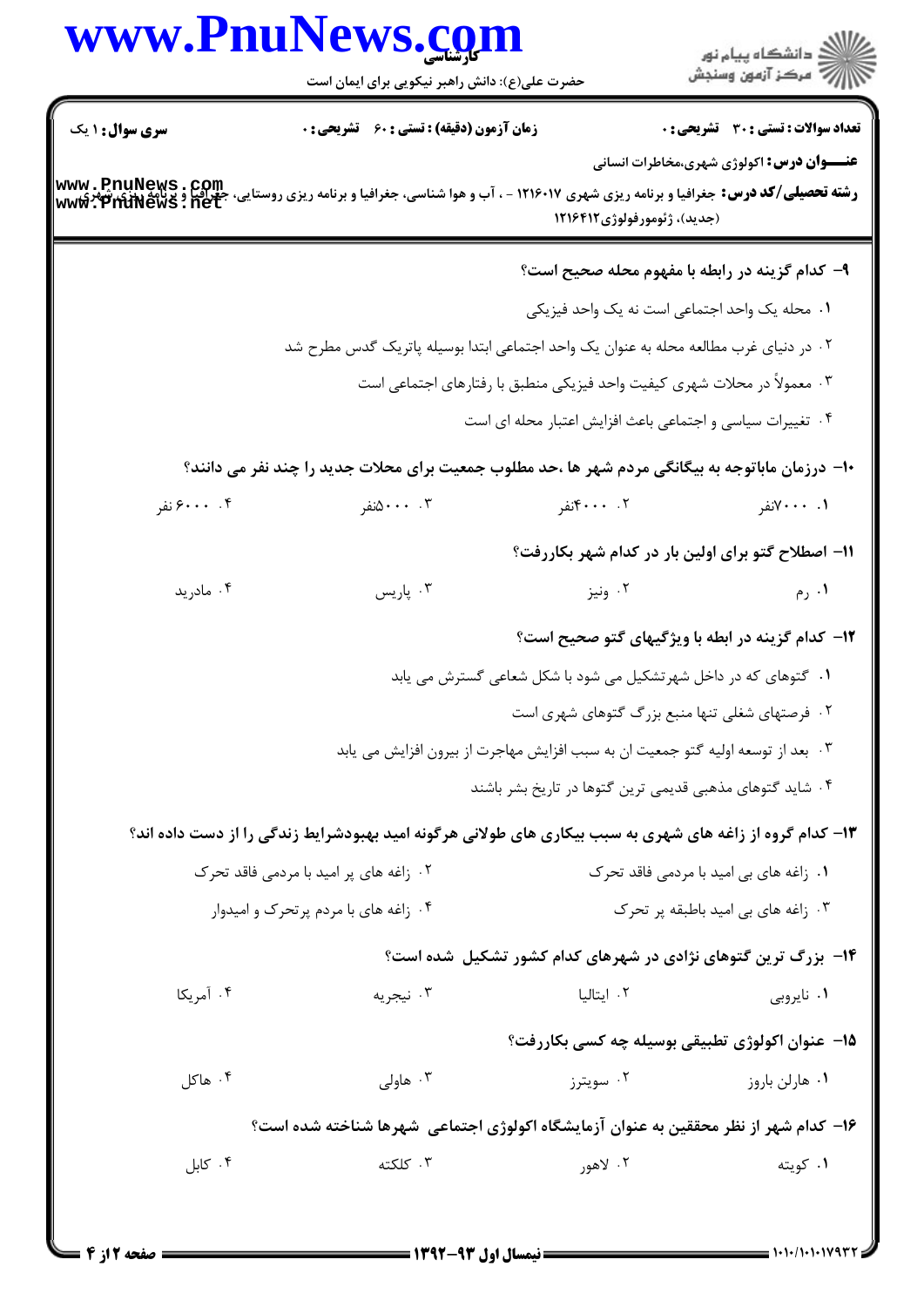|                                                                                                                                                                                                  | www.Pnulvews.com<br>حضرت علی(ع): دانش راهبر نیکویی برای ایمان است                      |                                                                                | ِ<br>∭ دانشڪاه پيام نور<br>∭ مرڪز آزمون وسنڊش         |  |
|--------------------------------------------------------------------------------------------------------------------------------------------------------------------------------------------------|----------------------------------------------------------------------------------------|--------------------------------------------------------------------------------|-------------------------------------------------------|--|
| <b>سری سوال : ۱ یک</b>                                                                                                                                                                           | <b>زمان آزمون (دقیقه) : تستی : 60 ٪ تشریحی : 0</b>                                     |                                                                                | تعداد سوالات : تستى : 30 قشريحى : 0                   |  |
| <b>www . PnuNews . Com</b><br><b>رشته تحصیلی/کد درس:</b> جغرافیا و برنامه ریزی شهری ۱۲۱۶۰۱۷ - ، آب و هوا شناسی، جغرافیا و برنامه ریزی روستایی، جغرافیا و برنامه ریزی شهری<br>www . PnuNews . net |                                                                                        | (جديد)، ژئومورفولوژي ١٢١۶۴١٢                                                   | <b>عنـــوان درس:</b> اکولوژی شهری،مخاطرات انسانی      |  |
|                                                                                                                                                                                                  | ۱۷– کدام عامل بیش از سایر عوامل در پیدایش و تشدید مسائل اجتماعی در شهرها موثر است؟     |                                                                                |                                                       |  |
| ۰۴ امراض شهري                                                                                                                                                                                    | ۰۳ فقر                                                                                 | ۰۲ انواع آلودگی ها                                                             | ۰۱ بزهکاری                                            |  |
|                                                                                                                                                                                                  |                                                                                        | ۱۸– در مطالعات اکولوژیکی ازپراکندگی امراض شهری تاکید روی کدام مقوله بیشتر است؟ |                                                       |  |
| ۰۴ مهاجرین به شهرها                                                                                                                                                                              | ۰۳ تعدد جمعیت شهری                                                                     | ۰۲ شیوه زندگی                                                                  | ۰۱ درجه شهرنشینی                                      |  |
|                                                                                                                                                                                                  |                                                                                        | ۱۹- به چه علت کشورهای استعماری غالباً به بنادر توجه داشتند ؟                   |                                                       |  |
|                                                                                                                                                                                                  |                                                                                        |                                                                                | ۰۱ صدور مواد اوليه                                    |  |
|                                                                                                                                                                                                  |                                                                                        |                                                                                | ۰۲ جهت تخلیه کالاهای ساخت غرب                         |  |
|                                                                                                                                                                                                  |                                                                                        | ۰۳ بنادر محل تلاقی راههای دریایی باراه های زمینی و راه آهن بود                 |                                                       |  |
|                                                                                                                                                                                                  |                                                                                        |                                                                                | ۰۴ هزینه حمل و نقل از طریق کشتی ارزانتر               |  |
|                                                                                                                                                                                                  | ۲۰– کدام کشور به علت بهره دهی بیشتر و اعمال سیاست های خاص استعماری دارای ۵ پایتخت بود؟ |                                                                                |                                                       |  |
| ۰۴ مراکش                                                                                                                                                                                         | ۰۳ مغرب                                                                                | ۰۲ هندوستان                                                                    | ۰۱ لیبی                                               |  |
|                                                                                                                                                                                                  |                                                                                        |                                                                                | <b>۲۱</b> – کدام گزینه از ویژگیهای جامعه فئودالی است؟ |  |
|                                                                                                                                                                                                  |                                                                                        | ۰۱ در یک جامعه فئودالی روستا اثرات زیادی بر حوزه شهری دارد                     |                                                       |  |
|                                                                                                                                                                                                  |                                                                                        | ۰۲ در یک جامعه فئودالی نسبت اقلیت ممتاز از ۵تا ۱۰٪ تجاوز نمی کند               |                                                       |  |
|                                                                                                                                                                                                  |                                                                                        |                                                                                | ۰۳ تحرک طبقاتی در یک جامعه فئودالی زیاد است           |  |
|                                                                                                                                                                                                  |                                                                                        | ۰۴ در یک جامعه فئودالی نیاز به تراکم کارگران در یک مکان احساس می شود           |                                                       |  |
|                                                                                                                                                                                                  |                                                                                        | ۲۲- هدف دکترین رهبران چین در مورد شهرهای فئودالی و استعمارزده چینی چه بود؟     |                                                       |  |
| ۰۲ از بین بردن نابرابری بین شهر و روستا                                                                                                                                                          |                                                                                        |                                                                                | ٠١ از بين بردن نابرابري در اين شهرها                  |  |
| ۰۴ تغییر نقش آنها به شهرهای تولیدی                                                                                                                                                               |                                                                                        |                                                                                | ۰۳ توسعه شهرهای فوق                                   |  |
|                                                                                                                                                                                                  |                                                                                        | ۲۳- اساسی ترین عامل در جدایی گزینی اکولوژیکی در شهرهای اروپایی چیست؟           |                                                       |  |
|                                                                                                                                                                                                  | ۰۲ نوع وسیله نقلیه                                                                     |                                                                                | ۰۱ سطح سواد                                           |  |
|                                                                                                                                                                                                  | ۰۴ پایگاه طبقات اجتماعی                                                                |                                                                                | ۰۳ نوع سکونتگاه                                       |  |
|                                                                                                                                                                                                  |                                                                                        |                                                                                | <b>۲۴</b> - بخش مرکزی شهرهای غربی چه نقشی دارد؟       |  |
| ۰۴ خدماتی                                                                                                                                                                                        | ۰۳ سیاسی                                                                               | ۲. فرهنگی                                                                      | ۰۱ تجاري                                              |  |
| <b>: صفحه 3 از 4</b>                                                                                                                                                                             |                                                                                        | = نیمسال اول ۹۳-۱۳۹۲ =                                                         | = ۱۰۱۰/۱۰۱۰۱۷۹۳۲ =                                    |  |